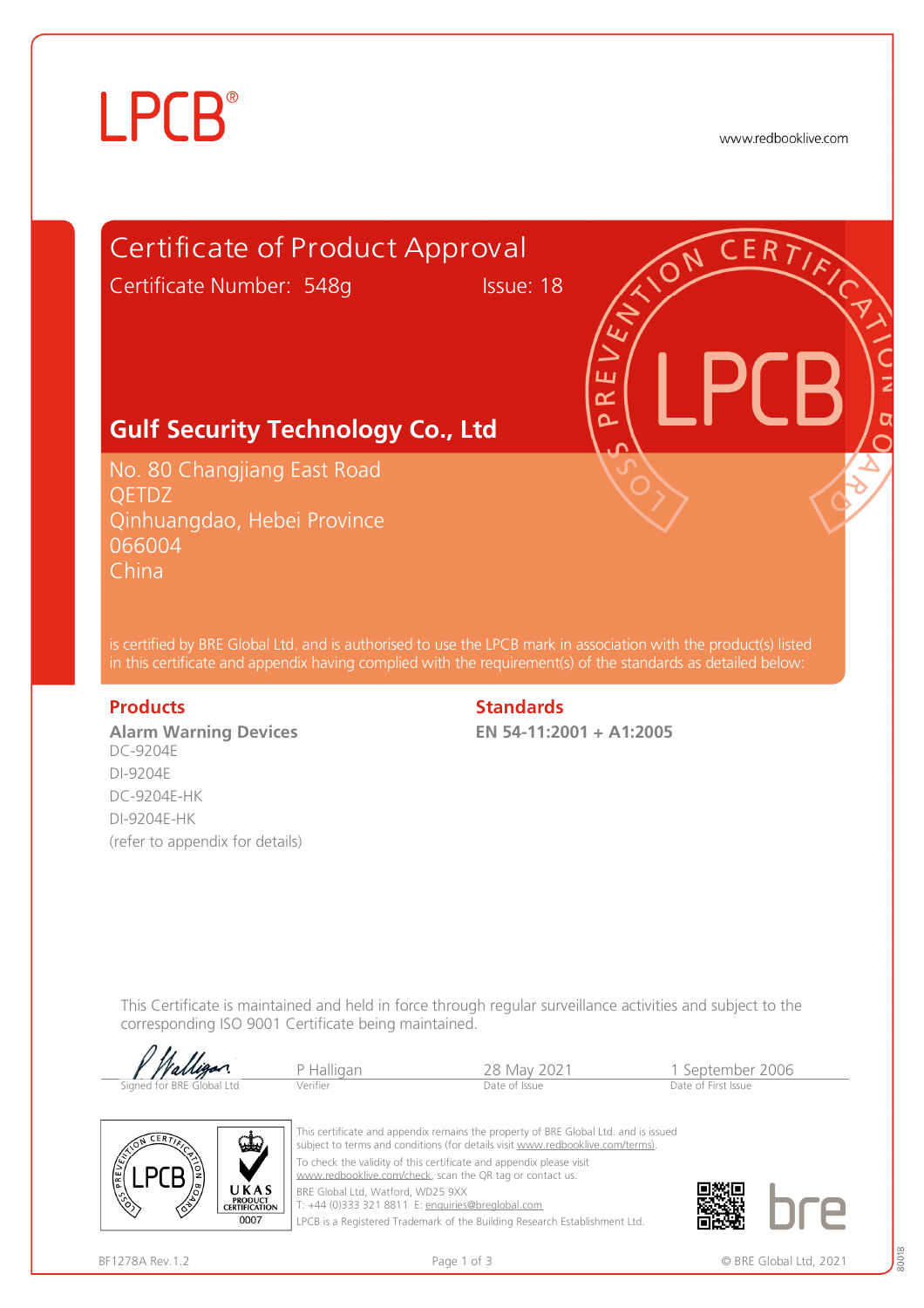# **LPCB**®

# Appendix to Certificate No: 548g Issue: 18

## **Gulf Security Technology Co., Ltd**

| Certified<br>Product | <b>Description</b>                                                                     | IPCB<br>Ref.No. |
|----------------------|----------------------------------------------------------------------------------------|-----------------|
| DC-9204E             | Conventional Innovation Type A Indoor Manual Call Point, Surface and Flush<br>Mounting | 548g/07         |
| DI-9204E             | Digital Addressable Type A Indoor Manual Call Point, Surface and Flush Mounting        | 548g/08         |
| DC-9204E-HK          | Conventional Innovation Type A Indoor Manual Call Point, Surface and Flush<br>Mounting | 548g/09         |
| DI-9204E-HK          | Digital Addressable Type A Indoor Manual Call Point, Surface and Flush Mounting        | 548g/10         |

This Certificate is maintained and held in force through regular surveillance activities and subject to the corresponding ISO 9001 Certificate being maintained.

|                                                      | P Halligan                                                                                                                       | 28 May 2021                                                                                                                                                           | 1 September 2006    |
|------------------------------------------------------|----------------------------------------------------------------------------------------------------------------------------------|-----------------------------------------------------------------------------------------------------------------------------------------------------------------------|---------------------|
| Signed for BRE Global Ltd                            | Verifier                                                                                                                         | Date of Issue                                                                                                                                                         | Date of First Issue |
| <b>ERTT</b><br>ستعن                                  |                                                                                                                                  | This certificate and appendix remains the property of BRE Global Ltd. and is issued<br>subject to terms and conditions (for details visit www.redbooklive.com/terms). |                     |
| <b>COST PREVERS</b>                                  | To check the validity of this certificate and appendix please visit<br>www.redbooklive.com/check, scan the QR tag or contact us. |                                                                                                                                                                       |                     |
| UKAS<br><b>PRODUCT</b><br>⁄ঔ<br><b>CERTIFICATION</b> | BRE Global Ltd, Watford, WD25 9XX                                                                                                | T: +44 (0)333 321 8811 E: enquiries@breglobal.com                                                                                                                     |                     |

LPCB is a Registered Trademark of the Building Research Establishment Ltd.

∕ॐ

0007

 $\langle \hat{\diamond} \rangle$ 

80018